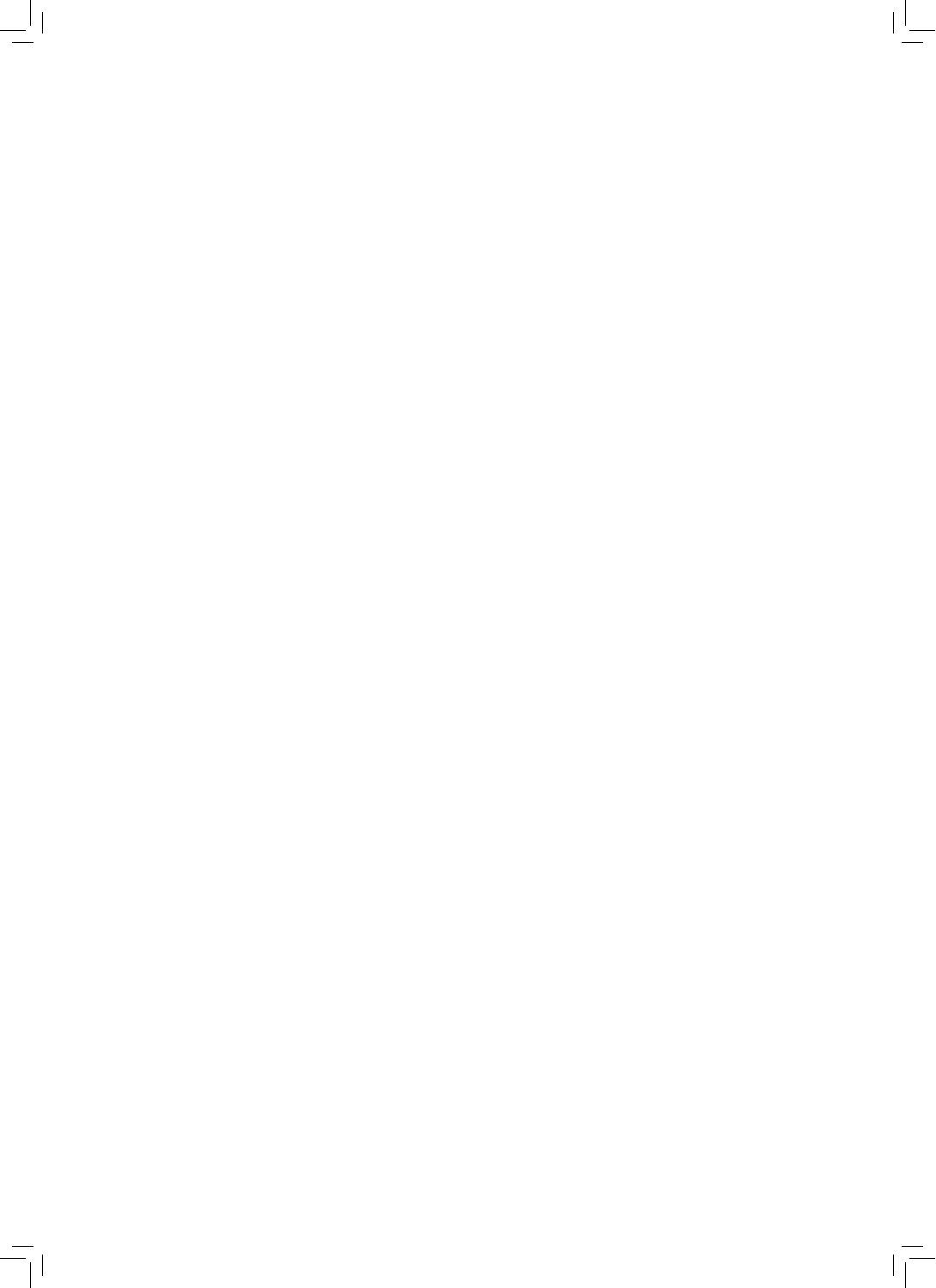## **SelaQui International School**

Chakrata Road Near Pharma City, Selaqui Dehradun, Uttarakhand-248011 INDIA Phone: 91-135-3051000 Fax: 91-135-3051399

I hereby declare that the information given above is true to the best of my knowledge and belief. I further declare that I have read the rules of the school and agree to abide by them.

Signature of Father Signature of Mother

Website: www.selaqui.org







Are there any special needs of your ward (please specify)

Local Contact Numbers (if any):

## **FOR OFFICE USE ONLY**

Headmaster's Remarks:

| Dorm No.: <u>_________________________________</u> |  |
|----------------------------------------------------|--|
| <b>Admission Coordinator's Remarks</b>             |  |

Date: Signature: Signature: Signature: Signature: Signature: Signature: Signature: Signature: Signature: Signature: Signature: Signature: Signature: Signature: Signature: Signature: Signature: Signature: Signature: Signatu

Signature of the Headmaster: